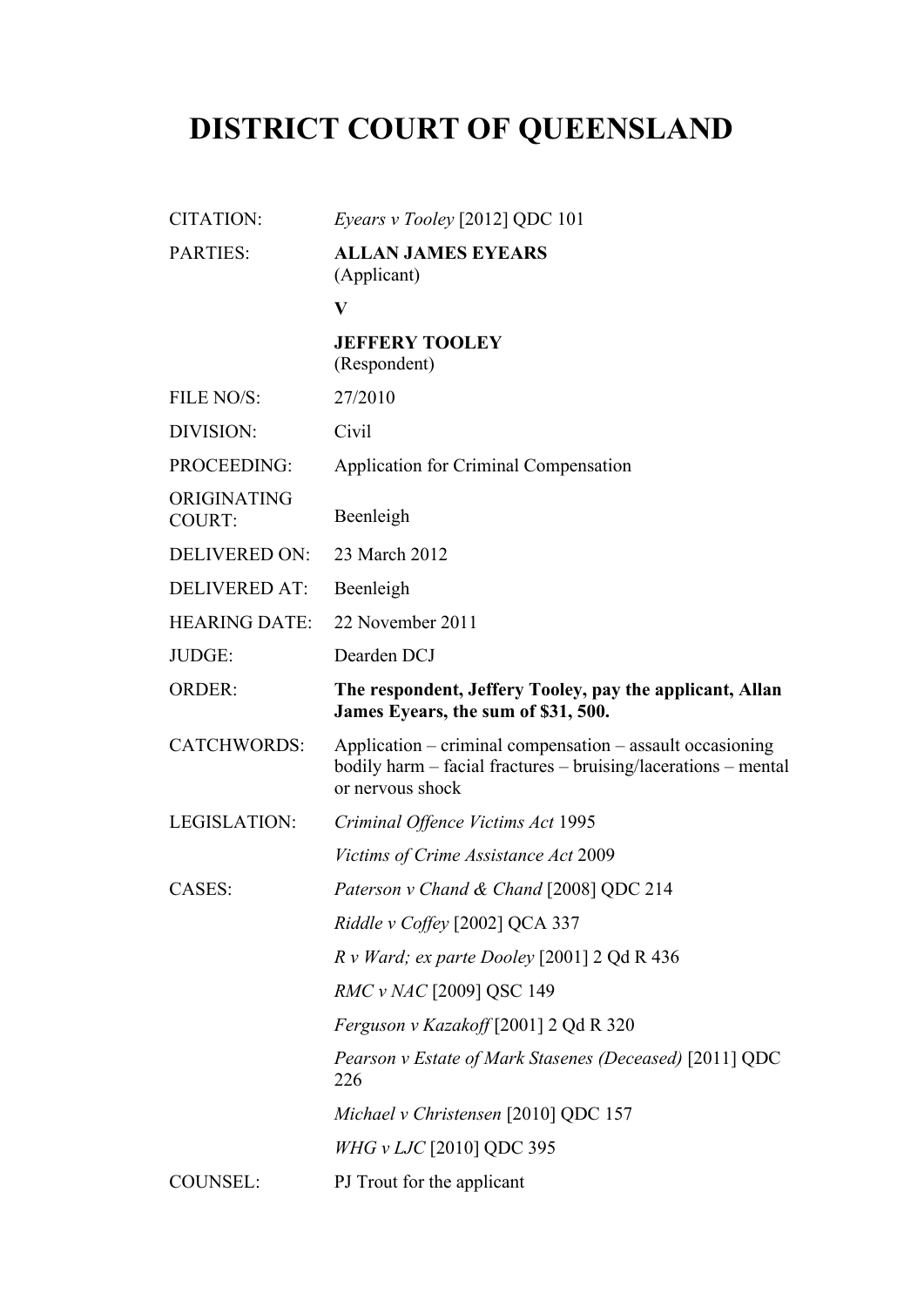|             | The respondent appeared self represented |
|-------------|------------------------------------------|
| SOLICITORS: | Burns Law for the applicant              |
|             | The respondent appeared self represented |

#### **Introduction**

[1] The respondent, Jeffery Tooley, pleaded guilty in the Beenleigh District Court on 13 May 2008 to one count of assault occasioning bodily harm, while armed, in respect of the applicant, Allan James Eyears. The respondent was sentenced by me to 18 months imprisonment, wholly suspended, with an operational period of three years.

#### **Facts**

[2] The respondent, whose father had been assaulted by the applicant on an earlier occasion, attended at the applicant's workplace at Brown's Plains on 22 February 2007 and threw a rock at the applicant which hit him in the head. The rock caused a depressed fracture at the front of the applicant's skull which required the insertion of a plate.<sup>1</sup>

#### **Injuries**

- [3] The applicant was initially admitted to the Logan Hospital, on 22 February 2007 and then transferred to the Princess Alexandra Hospital. On examination at the Princess Alexandra Hospital, "he was noted to have a full thickness laceration on his forehead (bone exposed) and a depressed skull facture involving his frontal sinus. [The applicant] underwent a computerised tomography scan of his face and skull which revealed a depression of the outer table of the frontal sinus. The injury was compound which meant that the fracture had communication with the outside environment<sup>"2</sup>
- [4] "[The applicant] underwent a surgical procedure on 23/2/2007 to repair the frontal bone fracture which involved the placement of titanium plates and screws. [The applicant] was not noted to suffer from any ongoing neurological disturbance, and had no nausea or disorientation, which would be signs of a neurological disturbance. [The applicant] was discharged on 23/2/2007 after a period of observation."<sup>3</sup>
- [5] Dr Tan notes that the applicant was reviewed in outpatients on 28 February 2007 and was well, but failed to turn up for the six week post-operative review and two other subsequent appointments. Dr Tan noted that "the prognosis of this injury is good, as the post-operative x-rays show good reduction of the fracture." Dr Tan indicated that "the bone healing time would be approximately six weeks duration."<sup>4</sup>

## **The Law**

[6] This is an application for compensation pursuant to s. 24 of the *Criminal Offence Victims Act* 1995 (COVA), as repealed by the *Victims of Crime Assistance Act* 2009 (VOCAA), which commenced on 1 December 2009.

<sup>1</sup> Exhibit B, affidavit of Allan James Eyears sworn 25 January 2010.

<sup>2</sup> Exhibit A, affidavit of Eileen Tan sworn 8 June 2011.

<sup>3</sup> Exhibit A, affidavit of Eileen Tan sworn 8 June 2011.

<sup>4</sup> Exhibit A, affidavit of Eileen Tan sworn 8 June 2011.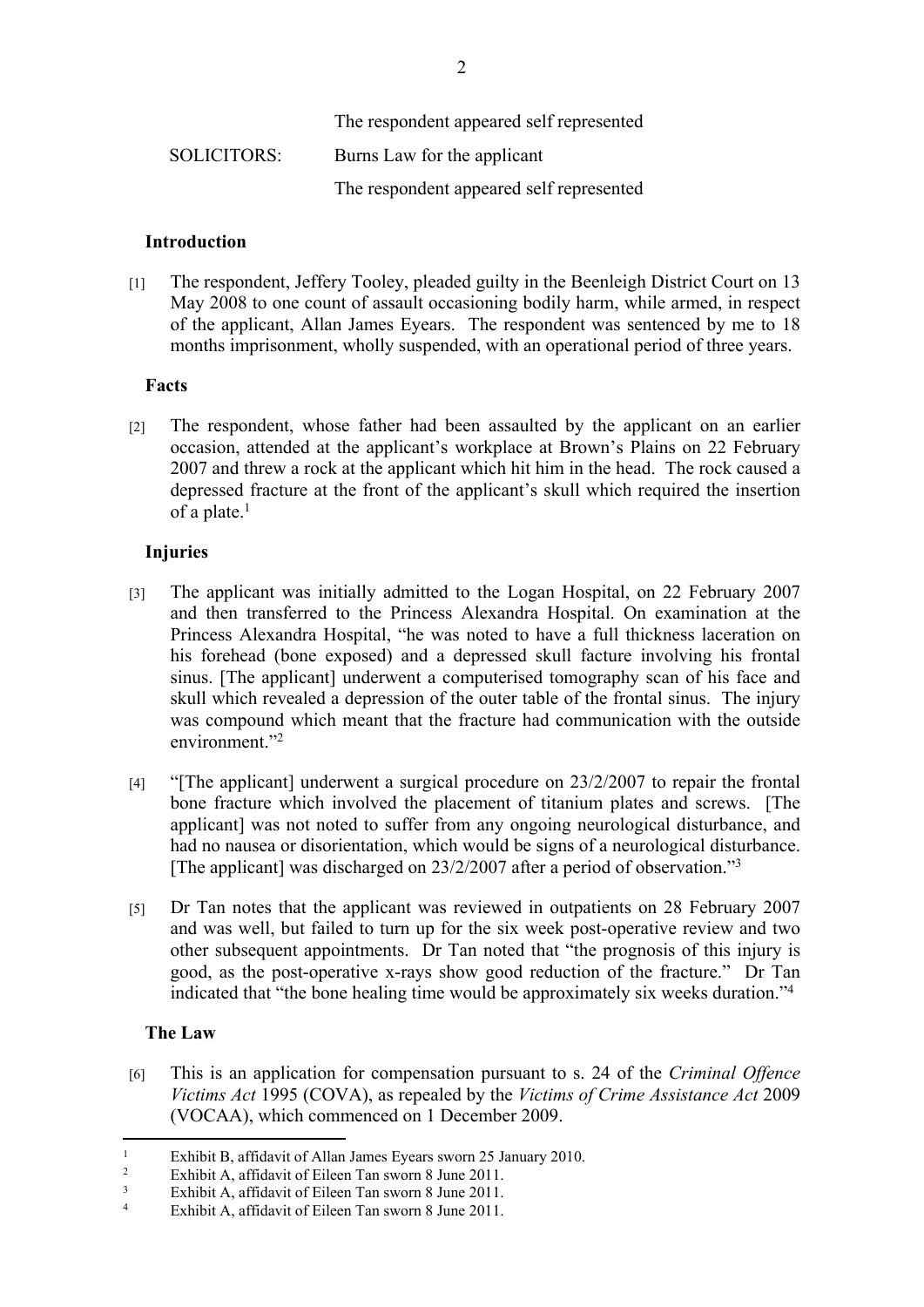- [7] The application in this matter was filed on 27 January 2010, within the applicable transitional time limit provided for by VOCAA ss. 154 and 155. The application was filed within the applicable time limit pursuant to COVA s. 40(1).
- [8] I refer to and adopt my exposition of the relevant applicable law under COVA as set out in paragraph 6 of *Paterson v Chand & Chand* [2008] QDC 214.

# **Hearing**

[9] The matter came on for hearing before me on 22 November 2011. Mr Trout of counsel, appeared on behalf of the applicant, and the respondent, Jeffery Tooley, appeared self represented. I made orders permitting both Mr Trout (on behalf of the applicant), and the respondent, to file further material. The material filed by the respondent, which is in the form of unsworn letters addressed to the court by the respondent, the respondent's father, and a number of other persons, contains information which is neither admissible on, nor relevant to, the criminal compensation proceedings and appears designed to ventilate various ongoing and contentious matters between the applicant's family and the respondent's family. In the circumstances, although that material, together with a folder of documents (which appears equally irrelevant) has been filed in these proceedings, I have placed no weight on their contents.

## **Compensation**

[10] Mr Trout, who appears for the applicant, seeks compensation as follows:-

## *(1) Item 1 – Bruising/laceration etc minor/moderate – 1%-3% (2) Item 2 – Bruising/laceration etc (severe) – 3%-5%*

- [11] Mr Trout relies on paragraph 42 of the applicant's police statement in which he refers to "one small cut and a scratch" on his left forearm and "a bruise under my left upper arm". Unfortunately, the applicant's police statement has not been exhibited to an affidavit, nor tendered in these proceedings, so apart from the reference to these injuries at paragraph 14 of the applicant's outline of submissions<sup>5</sup>, there is nothing on the material before me in these criminal compensation proceedings to identify the nature of any such injuries, and whether they were part of the material placed before me as sentencing judge.
- [12] The difficulty that arises in respect of those injuries is further compounded by the absence on the sentencing file of Exhibits 1-5. Exhibit 2 is noted in the file exhibit list as "Facts and Medical Info". Presumably copies of such documents could have been obtained from the Director of Public Prosecution, but the applicant does not appear to have done so. As the Court of Appeal indicated very clearly in *Riddle v Coffey* [2002] OCA 337, in assessing criminal compensation, the primary judge is required to have regard to the factual basis upon which the respondent was sentenced.<sup>6</sup> In the circumstances, I am not in a position to make any award pursuant to Item 1 for the small cut, scratch and bruise on the applicant's left arm.
- [13] The applicant also seeks an order for the bruising referred to in paragraph 11 of his affidavit, in these terms: "Because of the bruising around my face I could not see for

<sup>5</sup>  $rac{5}{6}$  Exhibit 1.

<sup>6</sup> *Riddle v Coffey* [2002] QCA 337 per McMurdo P, paragraph 3.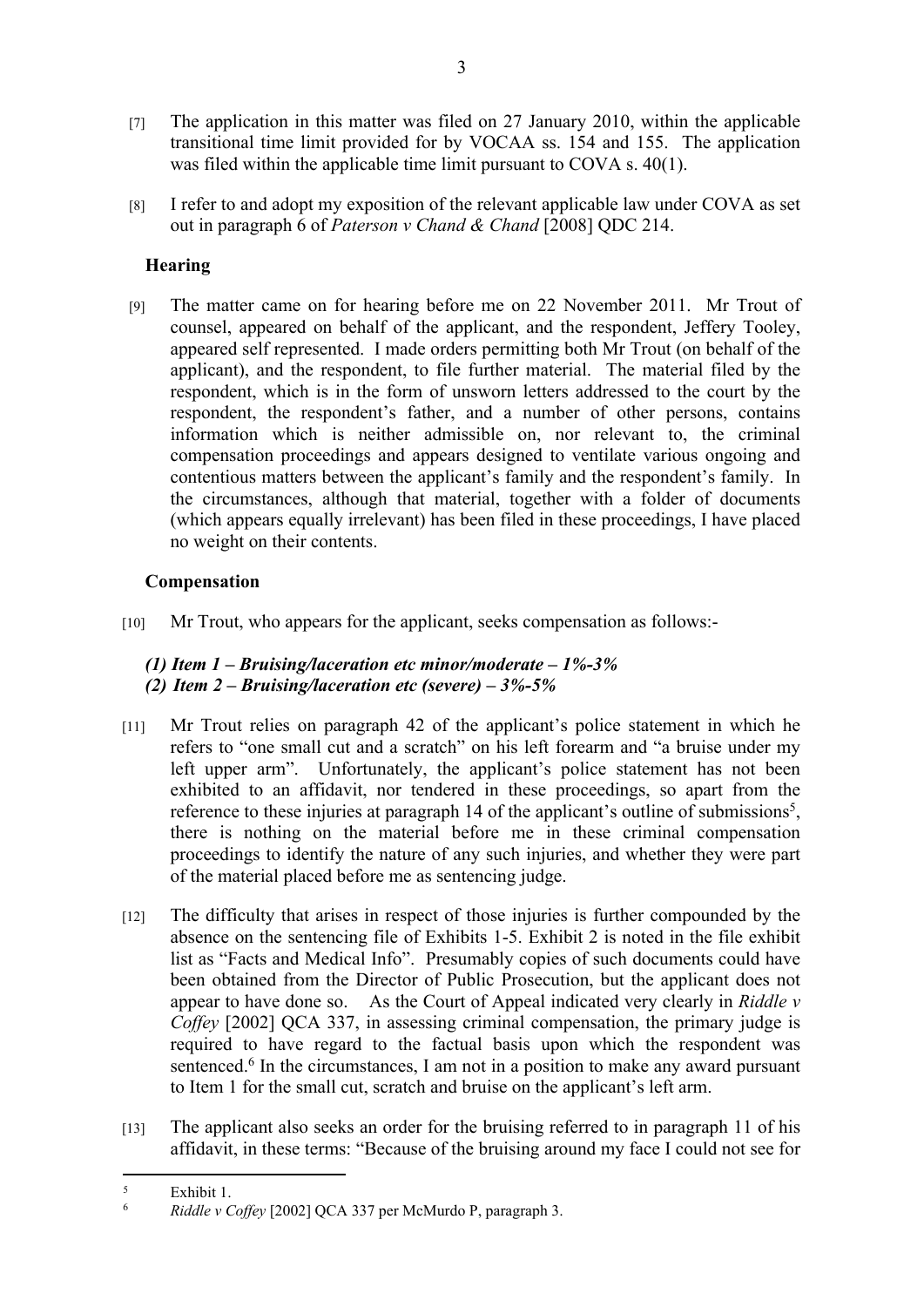a week".<sup>7</sup> With respect, I consider that the 5% which the applicant seeks under Item 2 for this particular aspect of his injuries is, in fact, an aspect of the relevant assessment applicable for the fractured skull suffered by the applicant (Item 9). Accordingly I make no award pursuant to Item 2.

## *(3) Item 9 – Fractured skull/head injury (no brain damage) – 5%-15%*

- [14] The applicant suffered a full thickness laceration to the bone on his forehead and a depressed skull fracture, which required a surgical procedure to repair the frontal bone fracture by the placement of titanium plates and screws. <sup>8</sup>
- [15] The applicant attests to being able to feel the plate in his forehead with his fingers, and states that he has been advised that the plate could move and may require further operations.<sup>9</sup> The applicant further attests that a bump on his forehead can cause pain.<sup>10</sup>
- [16] The submission on behalf of the applicant is that this is "an extremely serious injury" and that the maximum award should be made pursuant to Item 9 i.e. 15% of the scheme.
- [17] As the Court of Appeal indicated in *R v Ward; ex parte Dooley* [2001] 2 Qd R 436, the appropriate method is to reserve an assessment at the top of any range for any particular item, only for the "most serious" case in that item range.<sup>11</sup>
- [18] Although I consider this to be a serious skull fracture, given the requirement for surgery and the insertion of a plate, in my view an assessment at 12% of the scheme maximum appropriately recognises the nature of the injury and the medical consequences. Accordingly, I award 12% (\$9,000) pursuant to Item 9.

## *(4) Item 28 – Facial disfigurement or bodily scarring (severe) – 10%-30%*

- [19] The applicant, as noted above, received a full thickness laceration to his forehead exposing the bone. The scar from this injury remains obvious in the series of photographs taken on 6 December 2011 at the applicant's solicitor's office.<sup>12</sup>
- [20] It is submitted that this scarring, which (unsurprisingly) causes the applicant embarrassment,<sup>13</sup> should be assessed at 21% of the scheme maximum. I substantially accept that submission and I consider that an appropriate award, recognising the nature and ongoing seriousness of the scarring, would be an award at 20% of the scheme maximum (\$15,000).

# *(5) Item 32 – Mental or Nervous Shock (moderate) – 10%-20%*

 $[21]$  The report of Ms Jacqueline Yoxall<sup>14</sup> concludes that the applicant presented to Ms Yoxall with "sub-clinical symptoms of anxiety, hypervigilance and mood

<sup>7</sup> Paragraph 11, affidavit of Allan James Eyears sworn 25 January 2010.

<sup>8</sup> Exhibit A, p. 1, affidavit of Eileen Tan sworn 8 June 2011.

 $\alpha$ Affidavit of Allan James Eyears sworn 25 January 2010, paragraph 12.

<sup>&</sup>lt;sup>10</sup> Affidavit of Allan James Eyears sworn 25 January 2010, paragraph 14.

<sup>11</sup> *R v Ward; ex parte Dooley* [2001] 2 Qd R 436, paragraph 5.

<sup>&</sup>lt;sup>12</sup> Exhibit CIN 4, affidavit of Craig Newport sworn 12 December 2011.

<sup>13</sup> Affidavit of Allan James Eyears sworn 25 January 2010, paragraph 10.<br>14 Eykibit A offidavit of Jacqueline Yoyell sworn 12 July 2011

Exhibit A, affidavit of Jacqueline Yoxall sworn 12 July 2011.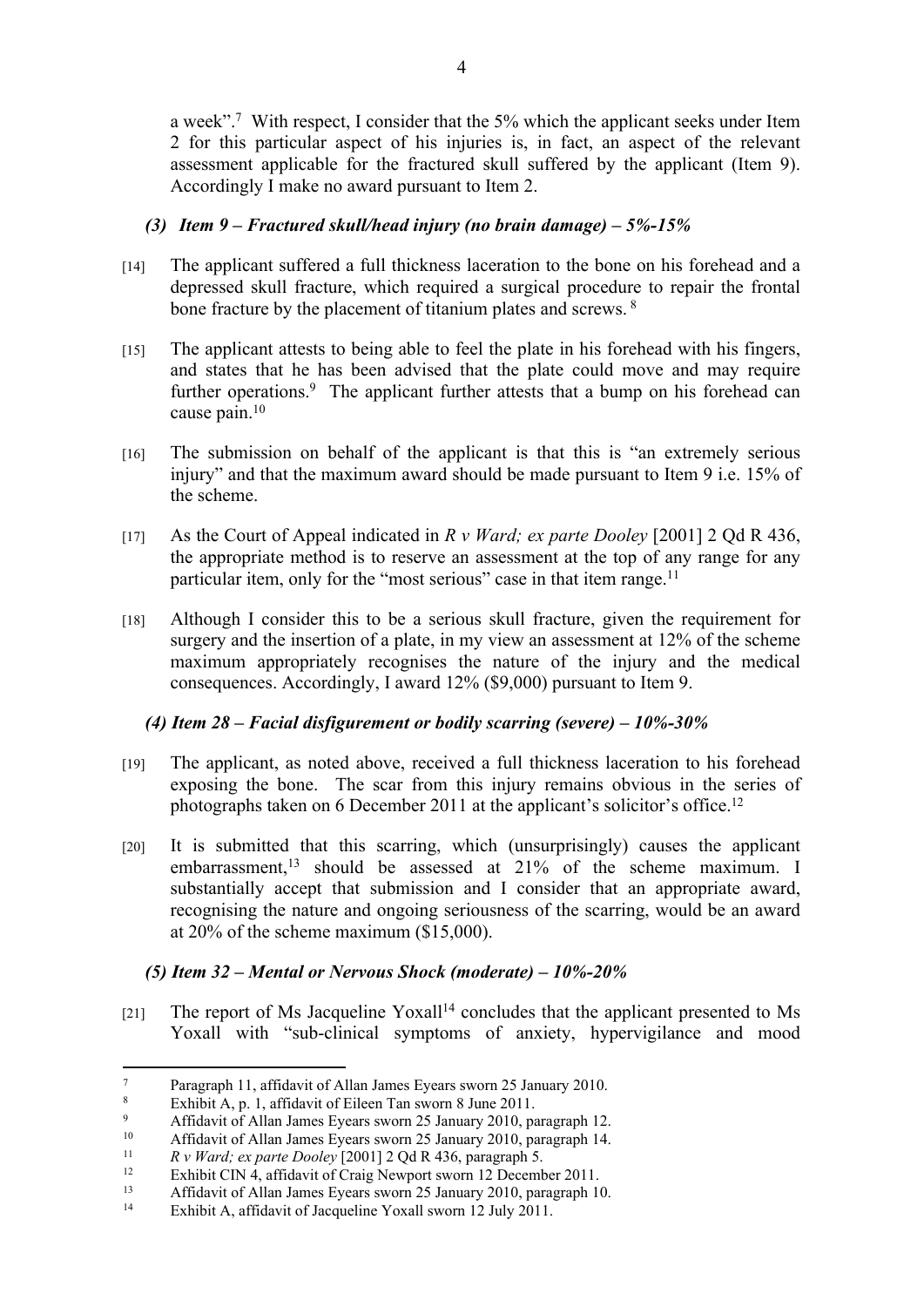disturbance as a consequence of the assault committed upon him by [the respondent] on 22 February 2007."<sup>15</sup>

- [22] Ms Yoxall noted that the applicant also suffered "sub-clinical symptoms of anxiety, intrusive memories and mood disturbance consequent to the more recent experience [unrelated to this criminal compensation application] of trauma (motor vehicle accident resulting in the death of a child) in November 2009."<sup>16</sup>
- [23] The opinion Ms Yoxall expresses is that "it would seem possible that [the applicant] did suffer a mild adjustment disorder with mixed anxiety and depressed mood, in the initial months following the assault by [the respondent], but this condition has now resolved. [The applicant] did not seek assessment or intervention for the symptoms [the applicant] experienced at that time."<sup>17</sup>
- [24] Mr Trout, in an additional Outline of Submissions for the applicant filed on 15 December 2011, argues that the "mild adjustment disorder with mixed anxiety and depressed mood" referred to by Ms Yoxall amounts to "nervous shock" as that term is utilised in COVA. The submissions by Mr Trout frankly canvass the apparent conflict between the decision of Byrne J in *RMC v NAC* [2009] QSC 149, and Thomas JA in *Ferguson v Kazakoff* [2001] 2 Qd R 320. I recently addressed this matter in my decision in *Pearson v Estate of Mark Stasenes (Deceased)* [2011] QDC 226 at paragraph 13, and concluded that the approach propounded by both McGill DCJ in *Michael v Christensen* [2010] QDC 157 and Irwin DCJ in *WHG v LJC* [2010] QDC 395 was the appropriate way to deal with the assessment of "mental or nervous shock" as that term is used in COVA, namely that the term is "not confined to a recognisable psychiatric illness or disorder."<sup>18</sup>
- [25] Accordingly, it is necessary to make an assessment of an "injury" which falls within the rubric of "mental or nervous shock" but (at its highest) is a condition that Ms Yoxall considers "possible" the applicant suffered "in the initial months following the assault by the respondent" although that condition has subsequently resolved.
- [26] In those circumstances, I consider that an appropriate assessment is not the figure of 20% contended for by the applicant's counsel<sup>19</sup>, but rather an assessment at the bottom of the Item 32 range, namely 10% of the scheme maximum (\$7,500).

#### **Contribution**

[27] I do not consider that the applicant contributed in any way, direct or indirect, to his own injuries<sup>20</sup>, although he, on a separate earlier occasion, assaulted the respondent's father, which apparently prompted a revenge attack by the respondent. There should, therefore, be no reduction for contribution.

<sup>&</sup>lt;sup>15</sup> Exhibit A, p. 20, affidavit of Jacqueline Yoxall sworn 12 July 2011.

<sup>&</sup>lt;sup>16</sup> Exhibit A, p. 20, affidavit of Jacqueline Yoxall sworn 12 July 2011.<br><sup>17</sup> Exhibit A, p. 20, affidavit of Jacqueline Yoxall sworn 12 July 2011.

<sup>&</sup>lt;sup>17</sup> Exhibit A, p. 20, affidavit of Jacqueline Yoxall sworn 12 July 2011.

<sup>18</sup> *Pearson v Estate of Mark Stasenes (Deceased)* [2011] QDC 226, paragraph 13.

<sup>19</sup> Additional outline of submissions for the applicant (filed 15 December 2011), paragraph 7.<br>  $CONA \times 25(7)$ 

COVA s.  $25(7)$ .